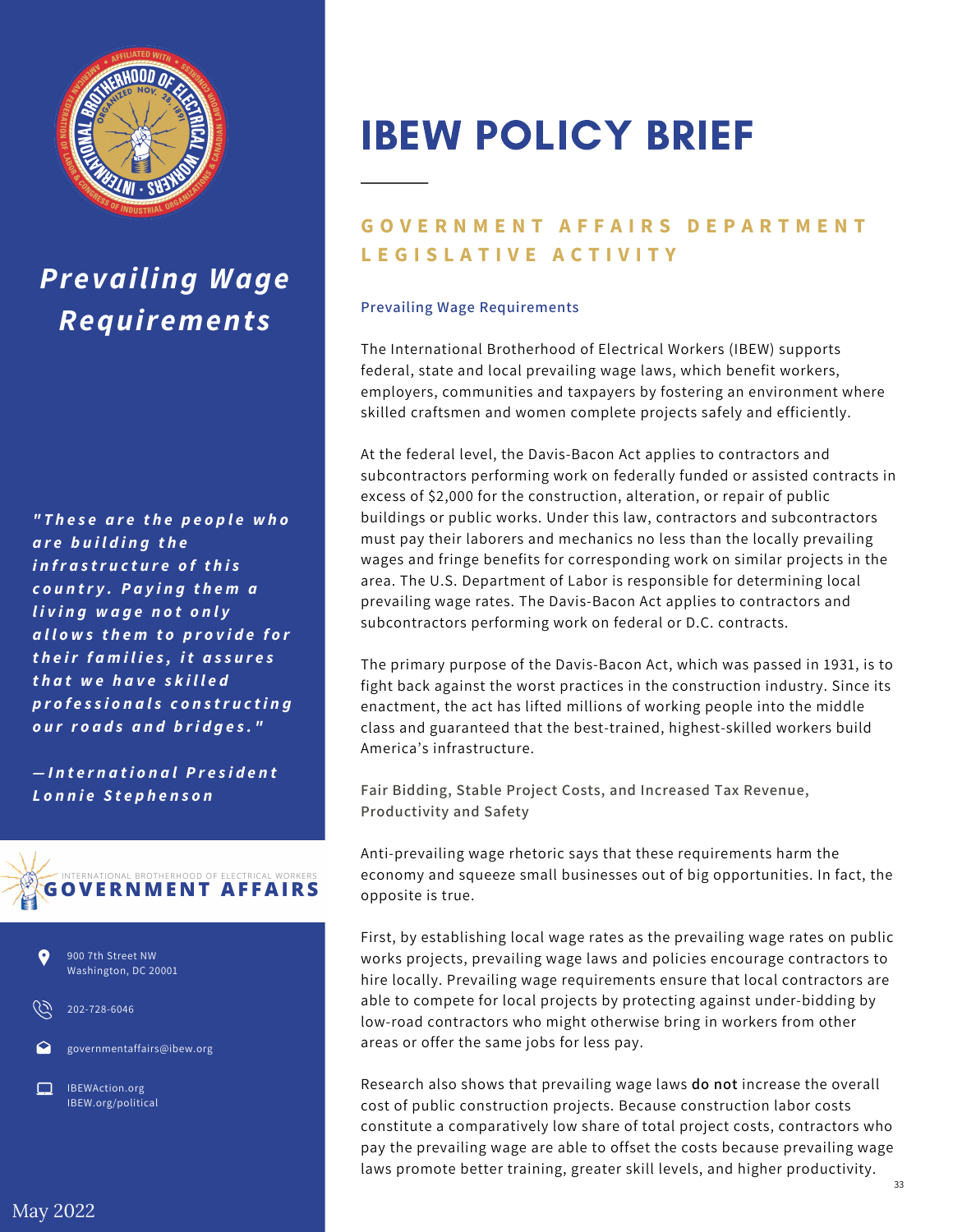With prevailing wage requirements in place, contractors large and small are able to attract the most highly skilled, highly trained workers, which ensures quality craftsmanship and that the job is done right the first time, preventing costly and time consuming delays further down the road. A highly-skilled, extensively trained, safety-conscious workforce results in projects completed safely, on time and within or under budget. As a result, taxpayers get a fair return on investment for public projects funded by federal tax dollars.

Furthermore, research also shows that prevailing wage requirements **do not** harm taxpayers – rather, the opposite is true: prevailing wage laws increase tax revenue to states and localities by ensuring local hiring and payment of local taxes. Numerous studies have reviewed the probable effects of repealing state prevailing wage laws and shown that a decline in workers' earnings can negatively impact both income tax and sales tax revenue.

Prevailing wage requirements also help to stabilize wage rates in the inherently volatile construction labor market, which benefits the industry in recruiting and training workers and maintaining the long-term supply of skilled labor.

#### **Recent Developments**

#### Davis-Bacon protections included in many programs under Bipartisan Infrastructure Law

The Infrastructure Investment and Jobs Act, also known as the Bipartisan Infrastructure Law (BIL), included a reauthorization and appropriation of existing grant programs, the majority of which have historically been included in surface transportation reauthorization, in addition to new federal grant programs.

#### New Proposed Davis-Bacon Rulemaking

On March 11, 2022, the DOL announced the publication of the proposed rule, "Updating the Davis-Bacon and Related Acts Regulations." The labor department proposed amending regulations issued under the Davis-Bacon and Related Acts that set forth rules for the pre-determination of Davis-Bacon wage rates and the administration and enforcement of Davis-Bacon labor standards that apply to federal and federally assisted construction projects.

The new regulations will deliver changes promised by President Biden to use the Davis-Bacon Act and prevailing wage jobs to rebuild our nation's infrastructure and to revitalize the economy through infrastructure investments and labor reform.

The primary purpose of the proposed rule is to return to the three-step method of determining the "prevailing wage" that was used from 1935 to 1983: (1) any wage rate paid to a majority of workers; (2) if there is no wage rate paid to a majority of workers, then the wage rate paid to the greatest number of workers, provided it is paid to at least 30 percent of workers (i.e., the so-called "30-percent rule"); and (3) if the 30-percent rule is not met, DOL would use the weighted average rate. This reform will ensure prevailing wages reflect actual wages paid to workers in the local community. The proposed rule will mean higher wages for workers through faster prevailing wage updates, internal safeguards to ensure that prevailing wages keep up with actual wages and more efficient enforcement of the act's standards. In addition, the proposed rule will enhance worker protections and enforcement, including debarment and anti-retaliation provisions.

The proposed rule is poised to have a substantial impact. Seventy-one Davis-Bacon and Related Acts laws are affected by the Act's prevailing wage calculation, which covers roughly \$217 billion in annual federal construction contracts. Meanwhile, the Bipartisan Infrastructure Law is expected to lead to the largest surge in federal construction spending in recent memory.

The Notice of Proposed Rule is available at: [https://www.dol.gov/agencies/whd/government](https://www.dol.gov/agencies/whd/government-contracts/construction/NPRM-davis-bacon)contracts/construction/NPRM-davis-bacon